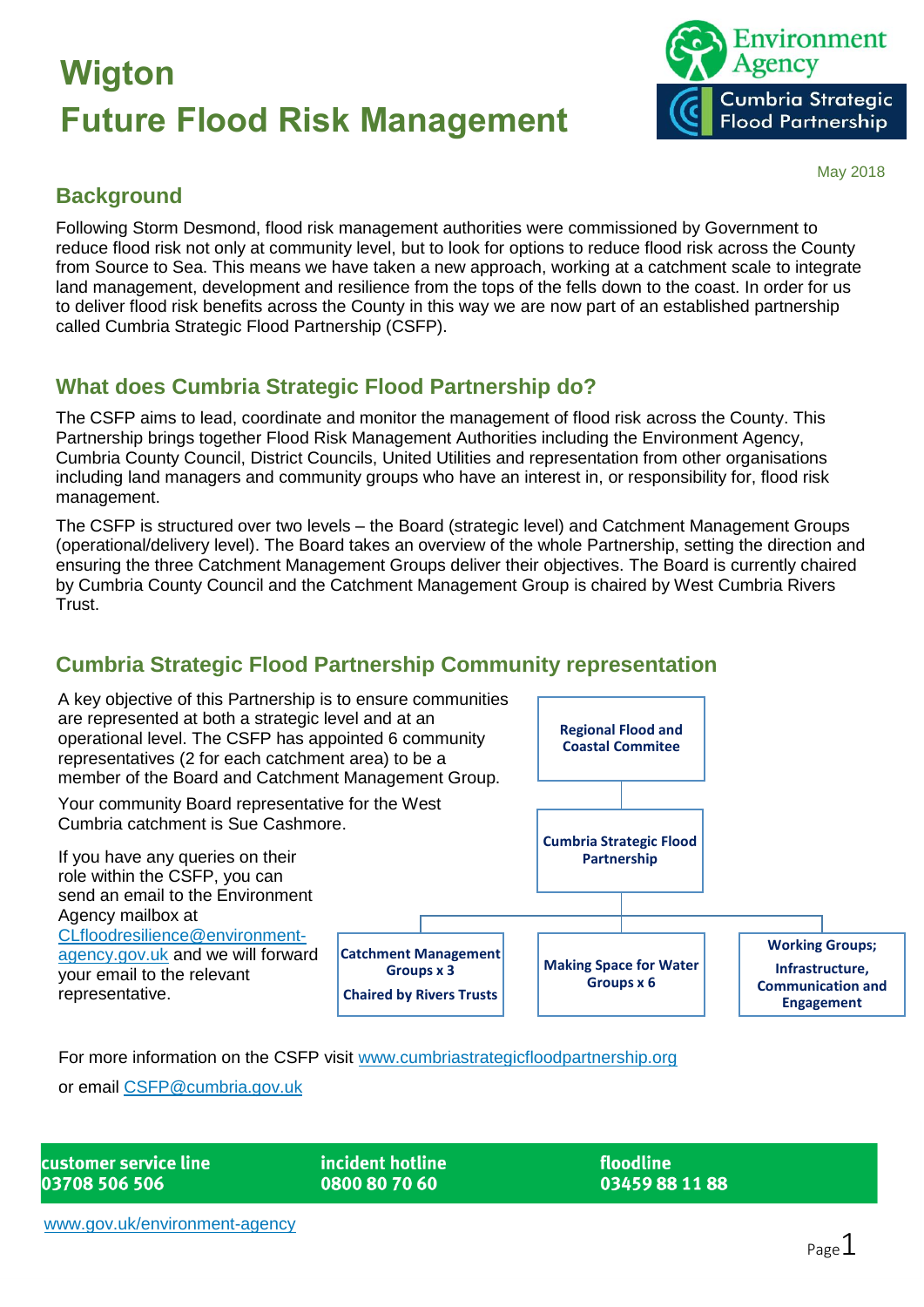

#### **Work undertaken in Wigton**

Following the flooding in December 2015, the Environment Agency has:

- Delivered recovery works including embankment and channel repair on the Wiza Beck storage basin.
- Undertaken appraisal work, which has incorporated community ideas to improve understanding of the catchment. This was used to identify a long list of options which was published during the summer of 2017.
- Continue to employ a catchment based approach though the Catchment Management Group and working groups.
- Engaged with communities to help explain the government rules on which funding for schemes relies upon.

#### **What next?**

In the summer of 2017, we published the "long list" of options for future flood risk management. We have been refining each option, measuring their viability against the following four tests;

- 1. Technical feasibility
- 2. Economic viability
- 3. Environmental sustainability
- 4. Community support

Using a new river model, we have a refined "short list" of options for Wigton and will share these with the local community in June. These options currently represent a sufficiently good return on government investment to allow the scheme business case to progress. We will continue to develop and refine the short list options required for the full business case, which will be used to secure the most viable flood risk management scheme using the four tests above.

A combination of four options is currently being considered. These include options such as re-establishing channel capacity, upstream storage, construction of flood walls, and natural flood management techniques. Wigton has an indicative allocation of public funding for some of these options.

We continue to seek and improve partnerships and explore additional funding opportunities to improve the standard of protection offered to the community.

The Environment Agency is supporting natural flood management (NFM) research and development throughout the catchment. We continue to employ a catchment based approach though the Catchment Management Group and working groups.

In addition, we run an annual maintenance programme which we have recently published for this year. If you would like to see what maintenance activities are taking place within or around your community you can access this on our interactive map here <https://environment.data.gov.uk/asset-management/>

#### **Community Drop-in**

**We are holding a community drop-in which will take place in the Cumberland Room, Market Hall, Wigton on Tuesday 19th June 2018. Drop-in at any time between 3pm and 7pm. We will be formally sharing the "short list" options and next steps for flood risk management for Wigton.**

| customer service line l | l incident hotline l | <b>floodline</b> |
|-------------------------|----------------------|------------------|
| 03708 506 506           | 0800 80 70 60        | 03459 88 11 88   |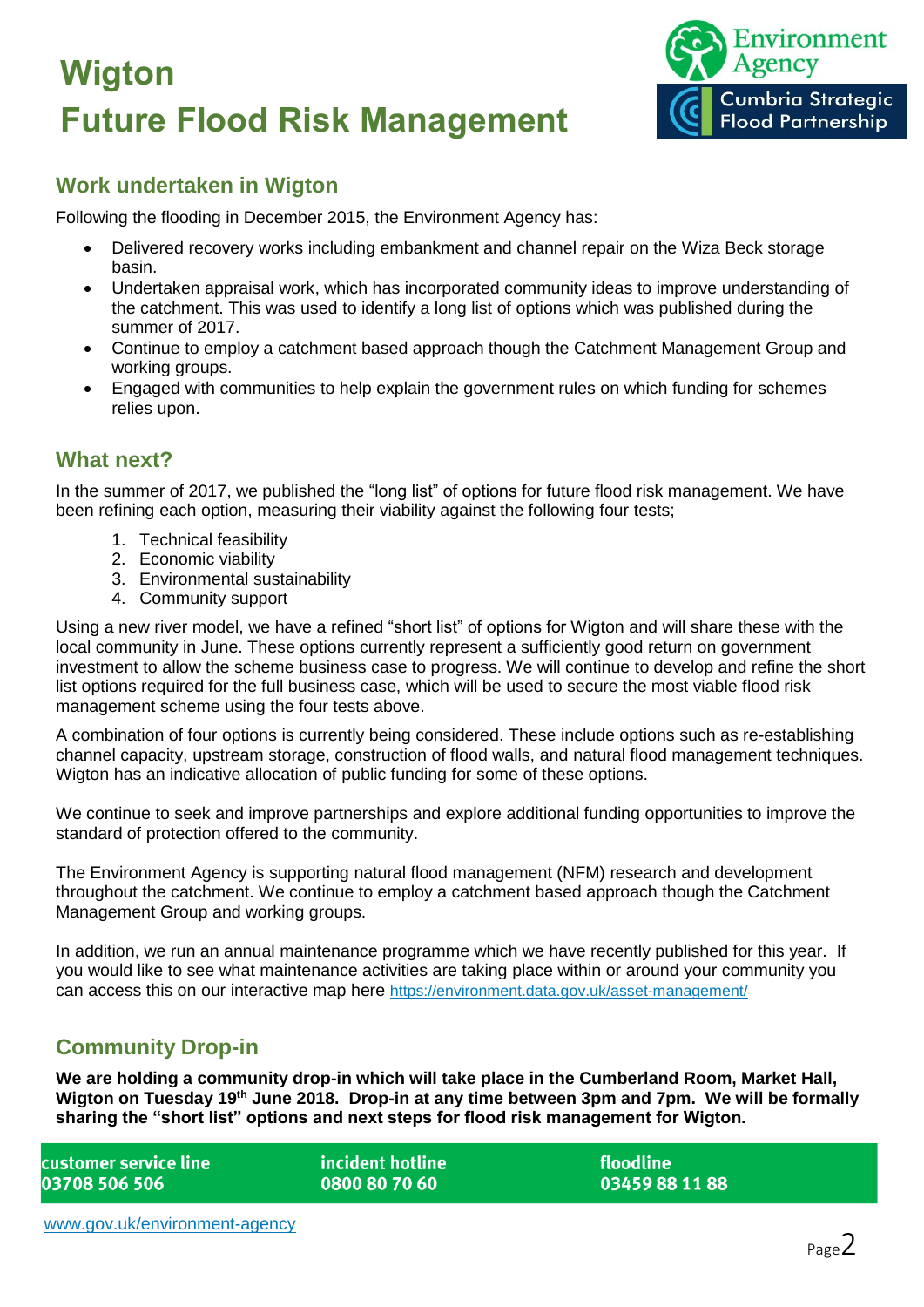

### **Outline Delivery Programme**



The Strategic Outline Business Case provides a high level understanding of the flood risk and demonstrates the need to continue working on a scheme and complete the Final Business Case.

The Final Business Case provides all the detailed technical, economic and environmental information to justify a compelling case to invest the money to build a scheme.

The appraisal process takes time. As we are spending Government's money in providing flood risk management we must follow their rules and procedures.

For further information on the funding process and the rules we must follow, please read the "guide on how the Environment Agency fund and deliver flood risk management schemes" under the 'Funding' section of the Cumbria Strategic Flood Partnership website [http://www.cumbriastrategicfloodpartnership.org](http://www.cumbriastrategicfloodpartnership.org/)

customer service line 03708 506 506

incident hotline 0800 80 70 60

floodline 03459881188